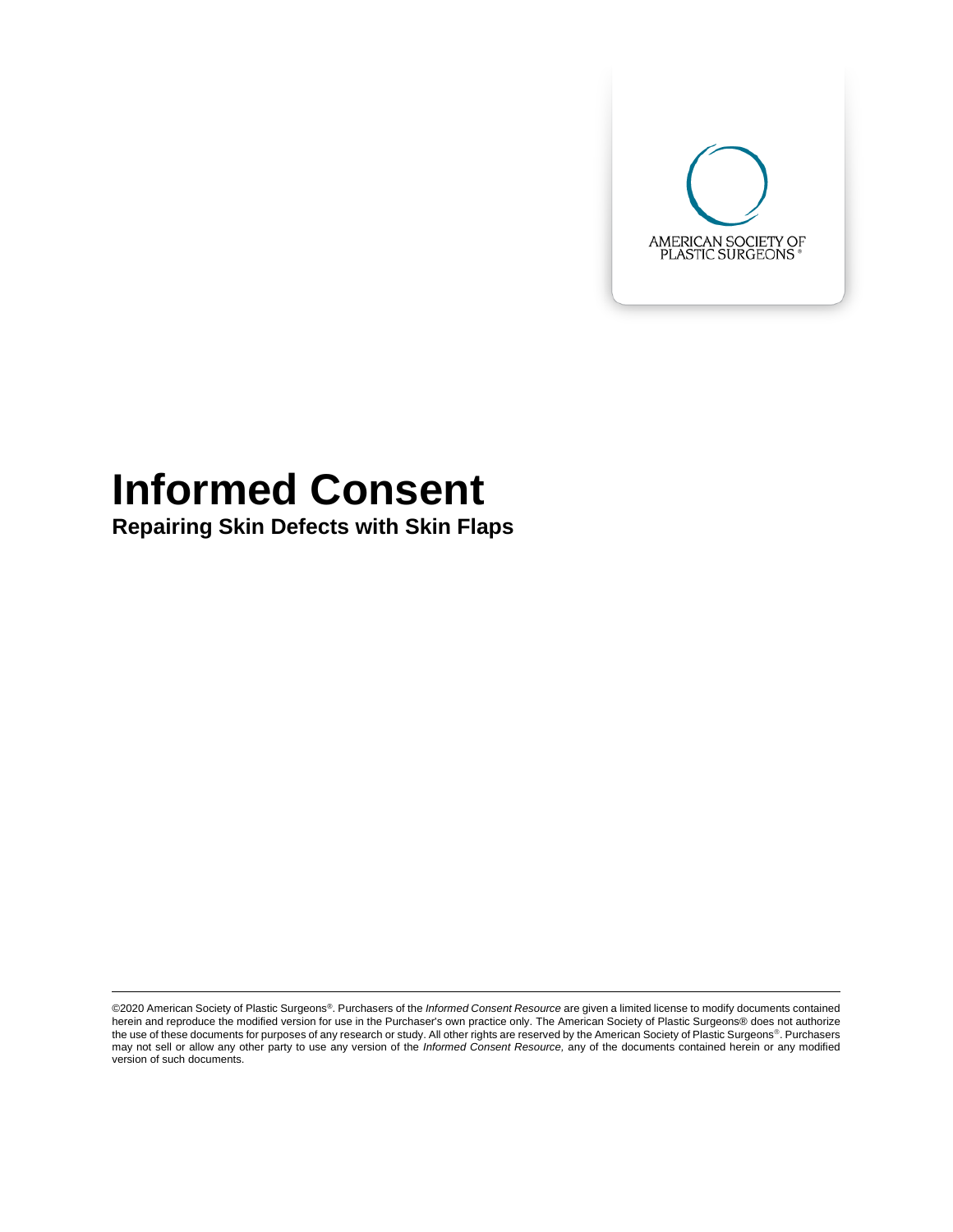

# **INSTRUCTIONS**

This is an informed consent document to help you learn about repairing a skin defect. It will outline the risks and other treatments.

It is important that you read the whole document carefully. Please initial each page. Doing so means you have read the page. Signing the consent agreement means that you agree to the surgery that you have talked about with your plastic surgeon.

# **GENERAL INFORMATION**

Skin defects may be caused by trauma, surgery, or some types of diseases. It's possible to fix such skin problems with surgery. Skin flap surgery, also called cutaneous flap surgery, is often used to repair or rebuild an open wound or fix a problem with your soft tissue. It involves moving skin and sometimes other tissue from one part of your body, called a donor site, to the area that needs treatment.

### **OTHER TREATMENTS**

Depending on your needs, you might want to consider other treatments. This may include non-surgical treatments or other types of surgery. You should discuss all your options with your surgeon. Every medical treatment has its risks and problems. Your surgeon will help you learn about the procedures that might be needed to close your wound. You will also learn about the options that will best. You may need to have more than one surgery to get the results you want.

# **SPECIFIC RISKS OF CUTANEOUS (SKIN) FLAP SURGERY**

#### **Skin Sensitivity:**

You may have itchiness, tenderness, or sensitivity to hot or cold temperatures after surgery. This usually goes away as you heal. In rare cases, it may be permanent. Skin flaps usually don't have the same sensation as normal skin. This may make it harder for you to tell if you're being hurt by heat, cold, or physical contact. You must be careful not to let your surgery site get hurt. If this happens, you may have more problems with that area.

# **Skin Shape Irregularities:**

You may see changes in the shape of your treated skin. You may see or feel wrinkles in the area. You might also notice extra skin at the ends of the surgery cuts (called "dog ears"). These changes may look bad. They may get better with time. If they don't, you may need more surgery.

#### **Inability to Restore Function:**

In some cases, skin flap surgery won't be able to fix everything that's wrong with your skin or other deeper tissues. It's possible that your skin flap surgery site might heal, but you may still have loss of function in the area being treated. You may need more treatment or surgery to get the results you want.

#### **Delayed Healing and Loss of Flap:**

You may have trouble healing after your surgery. Some areas of skin may not heal normally and may take a long time to heal. Areas of skin may die. If this happens, you may need to change bandages often. You may also need to have surgery to remove the tissue that's not healing well. If you have blood flow problems because of past surgeries or radiation therapy, you may have a harder time healing. Smokers are at a greater risk of skin loss and are likely to have wound trouble.

#### **DISCLAIMER**

Informed consent documents give you information about a surgery you are considering. These documents explain the risks of that surgery. They also discuss other treatment options, including not having surgery. This document is made after a full review of scientific literature and clinical practices. They describe a range of common risks and other forms of management of a disease.

**Page 1 of 3 \_\_\_\_\_\_\_ Patient Initials** ©2020 American Society of Plastic Surgeons®

This form is for reference purposes only. It is a general guideline and not a statement of standard of care. Rather, this form should be edited and amended to reflect policy requirements of your practice site(s), CMS and Joint Commission requirements, if applicable, and legal requirements of your individual states. The ASPS does not certify that this form, or any modified version of this form, meets the requirements to obtain informed consent for this procedure in the jurisdiction of your practice.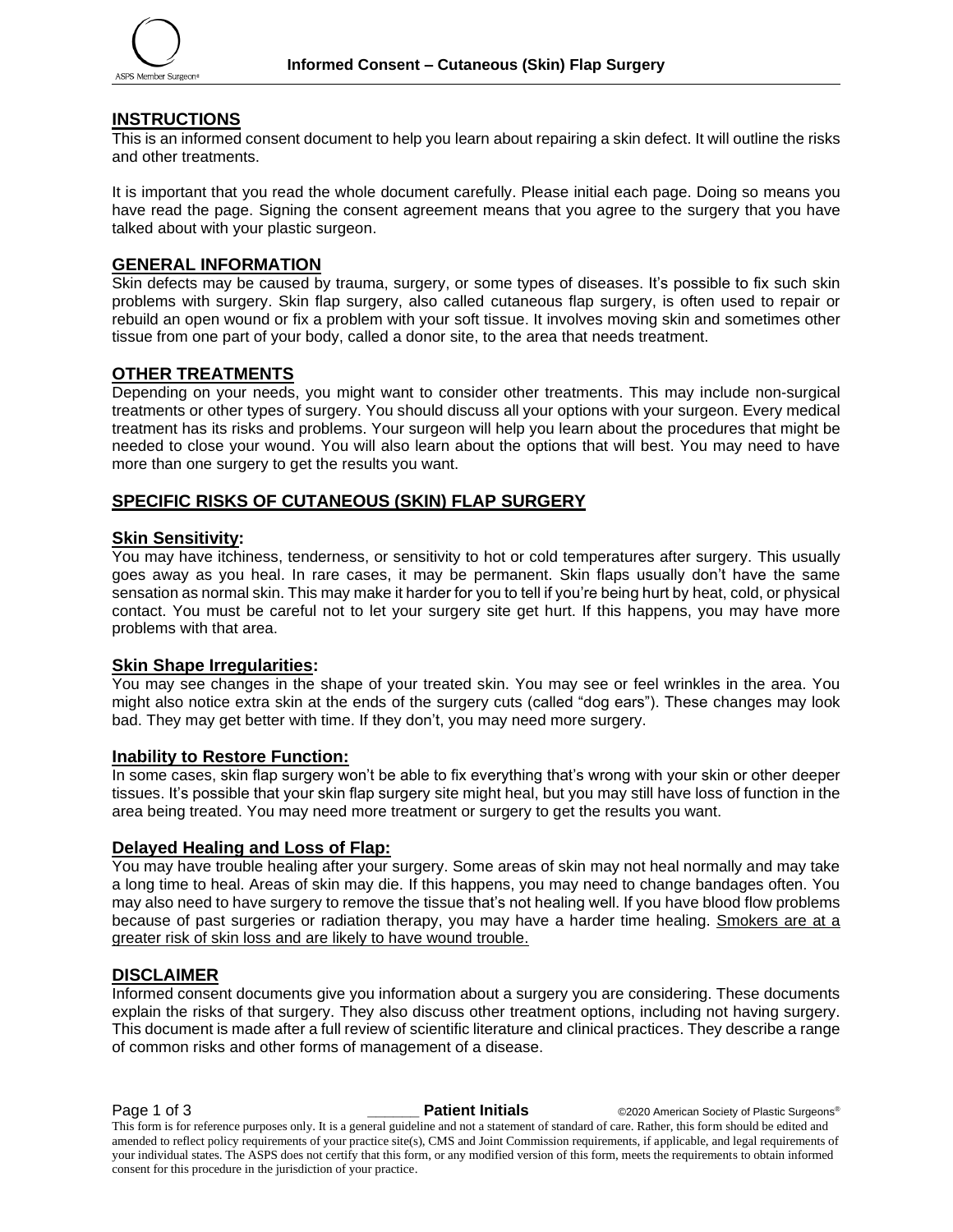However, informed consent documents can't cover everything. Your plastic surgeon may give you more or different information. This may be based on the facts of your case.

Informed consent documents are not meant to define or serve as the standard of medical care. Standards of medical care are determined based on the facts involved in an individual case. They may change with advances in science and technology. They can also change with the way doctors practice medicine.

**It is important that you read the above information carefully and get all your questions answered before signing the consent agreement on the next page.**

**Page 2 of 3** *Lacercy <b>Patient Initials* **C2020** American Society of Plastic Surgeons®

This form is for reference purposes only. It is a general guideline and not a statement of standard of care. Rather, this form should be edited and amended to reflect policy requirements of your practice site(s), CMS and Joint Commission requirements, if applicable, and legal requirements of your individual states. The ASPS does not certify that this form, or any modified version of this form, meets the requirements to obtain informed consent for this procedure in the jurisdiction of your practice